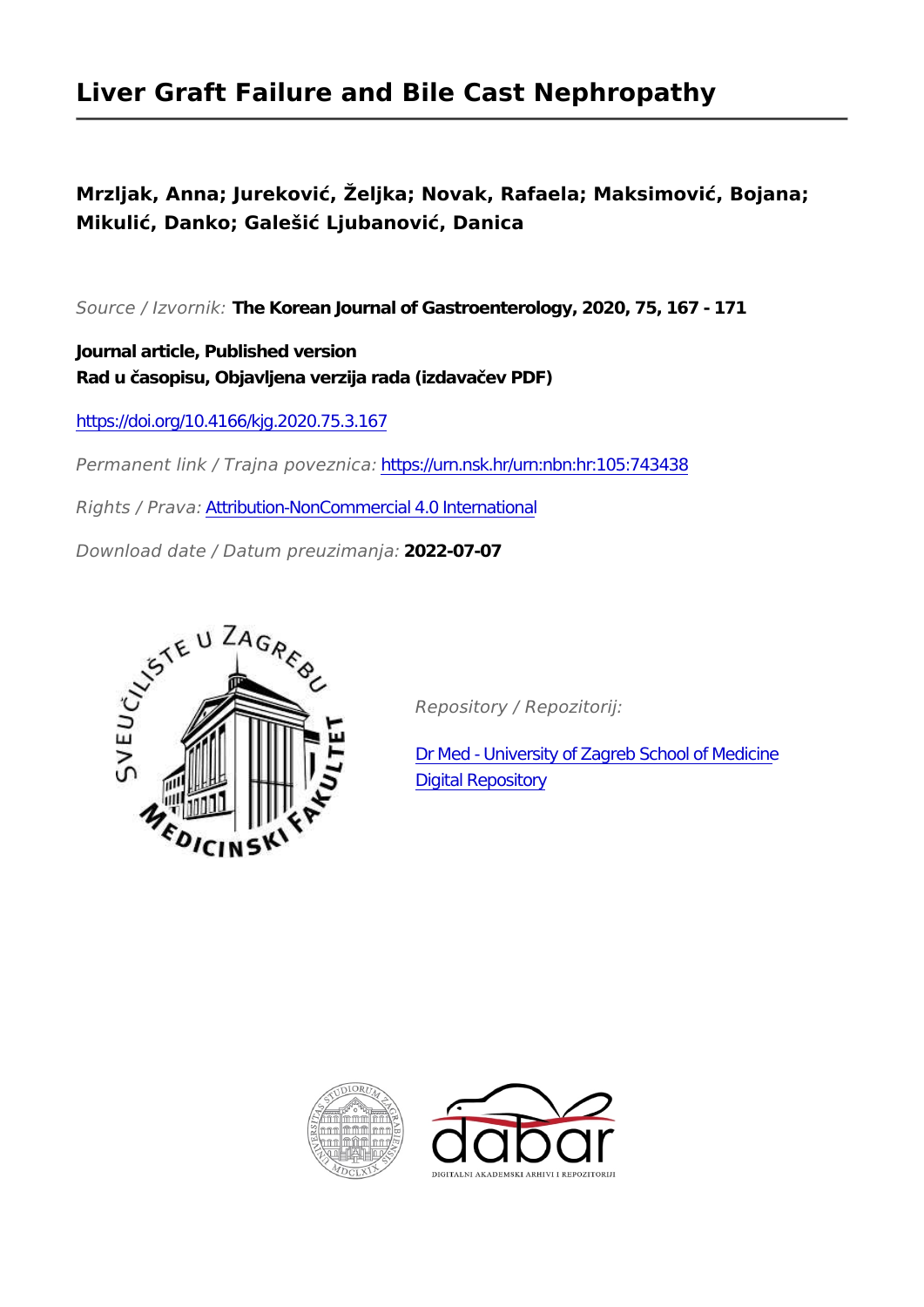### CASE REPORT

# Liver Graft Failure and Bile Cast Nephropathy

Anna Mrzljak $^{1,2}$ , Zeljka Jurekovic $^{1}$ , Rafaela Novak $^{2}$ , Bojana Maksimovic $^{1}$ , Danko Mikulic $^{3}$  and Danica Galesic Liubanovic<sup>2,4</sup>

Department of Internal Medicine, Merkur University Hospital<sup>1</sup>; Department of Medicine, School of Medicine, University of Zagreb<sup>2</sup>; Department of Surgery, Merkur University Hospital<sup>3</sup>; Unit for Renal Pathology and Electron Microscopy, Department of Pathology and Cytology, Dubrava University Hospital<sup>4</sup>, Zagreb, Croatia

The consequences of graft failure after liver transplantation (LT) range far beyond the liver. The kidneys are often affected, where persistent and progressive cholestasis can result in acute kidney injury (AKI) leading to the development of bile cast nephropathy (BCN). BCN is an often unrecognized condition that is characterized by proximal tubulopathy and the formation of bile casts in the distal tubules, which is almost diagnosed exclusively on a kidney biopsy or autopsy. This condition is potentially reversible, provided the bilirubin levels can be reduced early. LT may represent a treatment option in the case of irreversible liver (or liver graft) failure, which is beneficial for both the liver and the kidney. This paper reports a case of BCN in a patient with idiopathic graft failure after LT. Despite his chronic kidney disease, liver re-transplantation led to the successful improvement of his AKI. (Korean J Gastroenterol 2020;75:167-171)

Key Words: Liver transplantation; Liver failure; Cholestasis; Acute kidney injury; Hyperbilirubinemia

### INTRODUCTION

Acute kidney injury (AKI) is a common complication after liver transplantation (LT), and it is associated with the development of chronic kidney disease (CKD) and decreased graft and patient survival. $1,2}$  AKI after LT is a heterogeneous group of pre-renal, renal, and post-renal events, differing in terms of etiology, reversibility of kidney damage, and prognosis. In the context of graft dysfunction or failure after LT, persistent and progressive cholestasis is an additional factor that can contribute to the development of kidney injury.

Bile cast nephropathy (BCN) (or cholemic nephropathy) is characterized by a progressive renal dysfunction, proximal tubulopathy, and the formation of bile casts in the distal tubules occurring in the setting of hyperbilirubinemia and elevated serum bile salts.<sup>3</sup> This condition is well known, yet mostly

unrecognized, and occurs in a wide spectrum of hepatic and extrahepatic disorders, resulting in cholestasis. BCN is a potentially reversible condition provided that the bilirubin levels are reduced early. Depending on the specific cause, the treatment varies between different conservative strategies and surgical modalities.

In the case of irreversible liver failure and the development of BCN, LT may represent a treatment option, which is beneficial for both the liver and the kidney. This paper reports a case of BCN after LT in a patient with CKD and idiopathic graft failure, leading ultimately to liver re-transplantation (re-LT) followed by successful kidney recovery.

#### CASE REPORT

A 60-year-old male underwent LT in 2016 due to decom-

Received September 23, 2019. Revised November 25, 2019. Accepted November 27, 2019.

Correspondence to: Anna Mrzljak, Department of Internal Medicine, Merkur University Hospital, Zajceva 19, 10000 Zagreb, Croatia. Tel: +385-911976261, Fax: +385-12431390, E-mail: anna.mrzljak@mef.hr, ORCID: https://orcid.org/0000-0001-6270-2305

Financial support: None. Conflict of interest: None.

CC This is an open access article distributed under the terms of the Creative Commons Attribution Non-Commercial License (http://creativecommons.org/licenses/ by-nc/4.0) which permits unrestricted non-commercial use, distribution, and reproduction in any medium, provided the original work is properly cited. Copyright © 2020. Korean Society of Gastroenterology.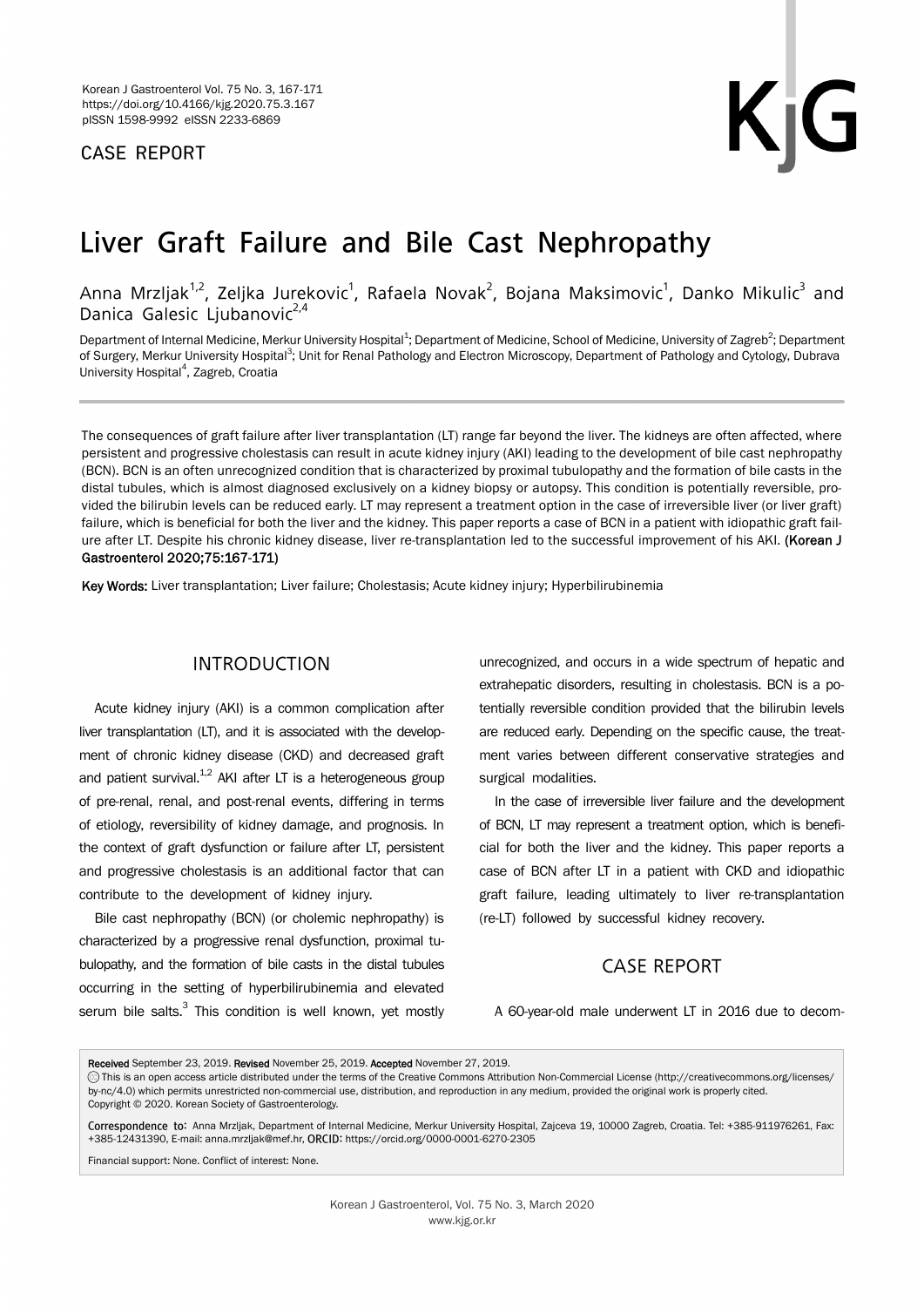pensated cryptogenic cirrhosis (Model for End-Stage Liver Disease score 7). In 2004, the patient had a single episode of acute biliary pancreatitis followed by cholecystectomy. He had right kidney hypotrophy with an unknown etiology with an estimated glomerular filtration rate (eGFR) of 84 mL/min/1.73m<sup>2</sup> with no proteinuria or hematuria, although no kidney biopsy was performed before his first liver transplant. His explanted liver revealed the histological features of primary biliary cirrhosis, but repeated immunological tests, including anti-mitochondrial antibodies, were negative. His immunosuppression consisted of cyclosporin, mycophenolate mofetil, and steroid taper (for the first 3 months), using the 'renal sparing protocol', given his CKD. He developed arterial hypertension and transient post-transplant diabetes mellitus, which required calcium channel blockers and insulin therapy, respectively. The patient was maintained on cyclosporin monotherapy after severe mycophenolate mofetil-induced leucopenia with a stable liver graft function. His CKD deteriorated after LT due to multiple events, including calcineurin inhibitors nephrotoxicity, post-transplant diabetes mellitus, and arterial hypertension, but his kidney function stabilized at eGFR of 38 mL/min/1.73 $m^2$ .

Twelve months after LT, his liver function deteriorated unexpectedly and within several weeks, he developed severe jaundice (peak total serum bilirubin 43.4 mg/dL; AST 303 U/L, ALT 700 U/L, GGT 58 U/L, ALP 232 U/L, INR 1.4, albumin 3.5 g/dL) accompanied by a deterioration of his kidney function (serum creatinine level 5.2 mg/dL, eGFR  $12.1$  mL/min/1.73m<sup>2</sup>)



Fig. 1. Clinical course of liver allograft failure with the development of bile cast nephropathy. The graph shows the bilirubin (red) and creatinine (blue) values in three different periods; 1) baseline period (after the first liver transplant), 2) period of allograft failure with major events; kidney biopsy, plasma exchange (five sessions) and liver re-transplantation with early post-transplant period and 3) long-term follow-up (>1 year after liver re-transplantation). LT, liver transplantation; FU, follow-up.

(Fig. 1). Proteinuria was measured at protein excretion of 0.4 g per 24 hours. No microscopic hematuria was noted. A microscopic examination of urine sediment was not performed. A treatment with cholestyramine and ursodeoxycholic acid was introduced. Extensive imaging work-up (ultrasound+Doppler, multi-slice CT, MRCP) failed to reveal the biliary or vascular pathology. Autoimmune and infectious causes were also excluded. No signs of cellular or humoral rejection were noted on three repeated graft biopsies showing pericentral necrosis of hepatocytes and mild cholestasis, which was consistent with a toxic injury of an unidentified etiology. Several attempts were made to address the possible toxic causes of hepatotoxicity and jaundice, but the patient denied taking any over-the-counter or herbal substances. After excluding pre-



Fig. 2. Bile cast nephropathy. Pigmented casts are seen (arrows) (H&E, ×200).



Fig. 3. Tubular cast (arrow) positive on Hall's stain (×400).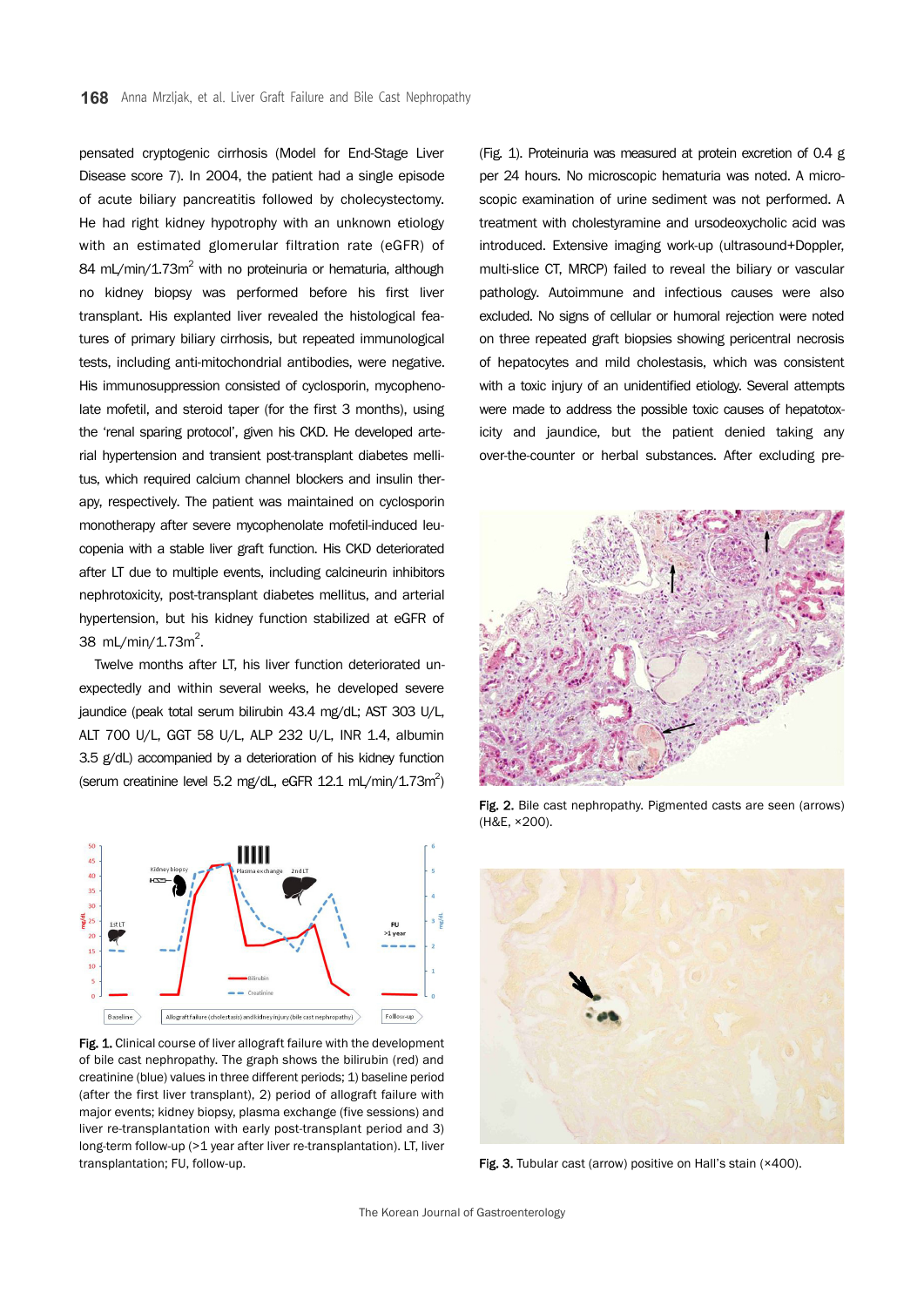and post-renal causes, a biopsy of the right hypotrophic kidney was performed without complications.

Optical microscopy revealed two cores of the kidney parenchyma 3 and 10 mm in length, with a total of 18 glomeruli. Seven (39%) globally sclerosed glomeruli were noted. Abundant pigmented casts (positive on Hall's stain) were noted in the distal tubules (Fig. 2, 3). The loss of the brush borders in the proximal tubules was noted. Interstitial fibrosis and tubular atrophy was present in 40% of the tissue. Severe arterial fibrointimal thickening (Fig. 4) and marked arterial hyalinosis were noted. Immunofluorescence revealed two glomeruli negative for IgG, IgA, IgM, C3, C1q, kappa, and lambda light chains. One glomerulus was analyzed by electron microscopy and showed a normal ultra-structure with open capillary loops and unremarkable mesangial area without deposits. The glomerular basement membrane measured 129-438 nm, average 229 nm, with a standard deviation of 80 nm. The podocytes had a normal ultra-structure with preserved foot processes. The final pathohistological diagnosis was BCN superimposed on severe nephroangiosclerosis.

The treatment with plasma exchange (PE) was initiated, and five sessions in total were performed (60 mL of fresh frozen plasma per kg of body weight, with a total of 5,000-5,500 mL of fresh frozen plasma per session) with sodium citrate as the anticoagulant. No signs of citrate toxicity were noted during the procedure despite severe liver dysfunction. PE resulted in partial improvement of the liver and kidney function (Fig. 1). On the other hand, the patient



Fig. 4. Severe fibrointimal thickening of two arteries (arrows) as a histological sign of the severe nephroangiosclerosis (Jones methenamine silver stain, ×200).

was re-listed for LT due to the rapidly deteriorating liver function. Fourteen months after his first LT, re-LT with hepaticojejunostomy was performed using a whole graft from a deceased donor. The pathology of the explanted graft revealed thrombosis of the right hepatic artery with cholestasis and advanced fibrosis. After re-LT, the hyperbilirubinemia resolved completely while the renal function initially worsened due to calcineurin inhibitor nephrotoxicity, but returned to the baseline values of eGFR of 37 mL/min/1.73m<sup>2</sup>, indicating a recovery from BCN. At the follow-up 20 months later, his graft function was normal with an impaired but stable kidney function (Fig. 1).

#### **DISCUSSION**

BCN has been described in a wide spectrum of liver disorders: obstructive cholestasis,<sup>4,5</sup> drug-induced cholestatic liver injury,<sup>6</sup> alcoholic steatohepatitis,<sup>7</sup> fulminant hepatitis,<sup>8</sup> and liver cirrhosis.<sup>7</sup> Experimental data on cholestatic liver injury showed that in the case of increased hepatocellular levels of bile acids and bilirubin, their elimination is facilitated via the induction of excretory routes, which is beneficial to the liver but may cause kidney injury.<sup>9,10</sup> In the setting of hypoalbuminemia, decreased binding of bile acids and bilirubin to albumin allows them to be filtered by the glomerulus with subsequent increased tubular exposure. BCN is a multifactorial entity occurring as a result of bilirubin and bile acid-related injury on tubular cells, tubular and interstitial inflammation, tubular obstruction and altered renal hemodynamics.<sup>3,10,11</sup> On the other hand, the whole pathophysiological concept of BCN is not completely understood. The incidence of BCN increases with the duration and severity of hyperbilirubinemia (bilirubin values  $>17.5$  mg/dL).<sup>11</sup> Proximal tubular dysfunction manifesting as glucosuria, phosphaturia, uricosuria, α-1, and β-2 microglobulinuria may occur prior to any structural changes,  $12,13$ while the formation of bile casts results in further damage. The intraluminal casts usually contain damaged epithelial cells and pigmented acellular material. $14$  A kidney injury is generally reversible if the bilirubin levels are decreased early. Nevertheless, the recovery is delayed if there is extensive bile cast formation. $11$  No noninvasive diagnostic tests for BCN have been established, and this condition is diagnosed almost exclusively on a kidney biopsy or autopsy. Macroscopically, in most cases of BCN, the renal tissue appears yellow and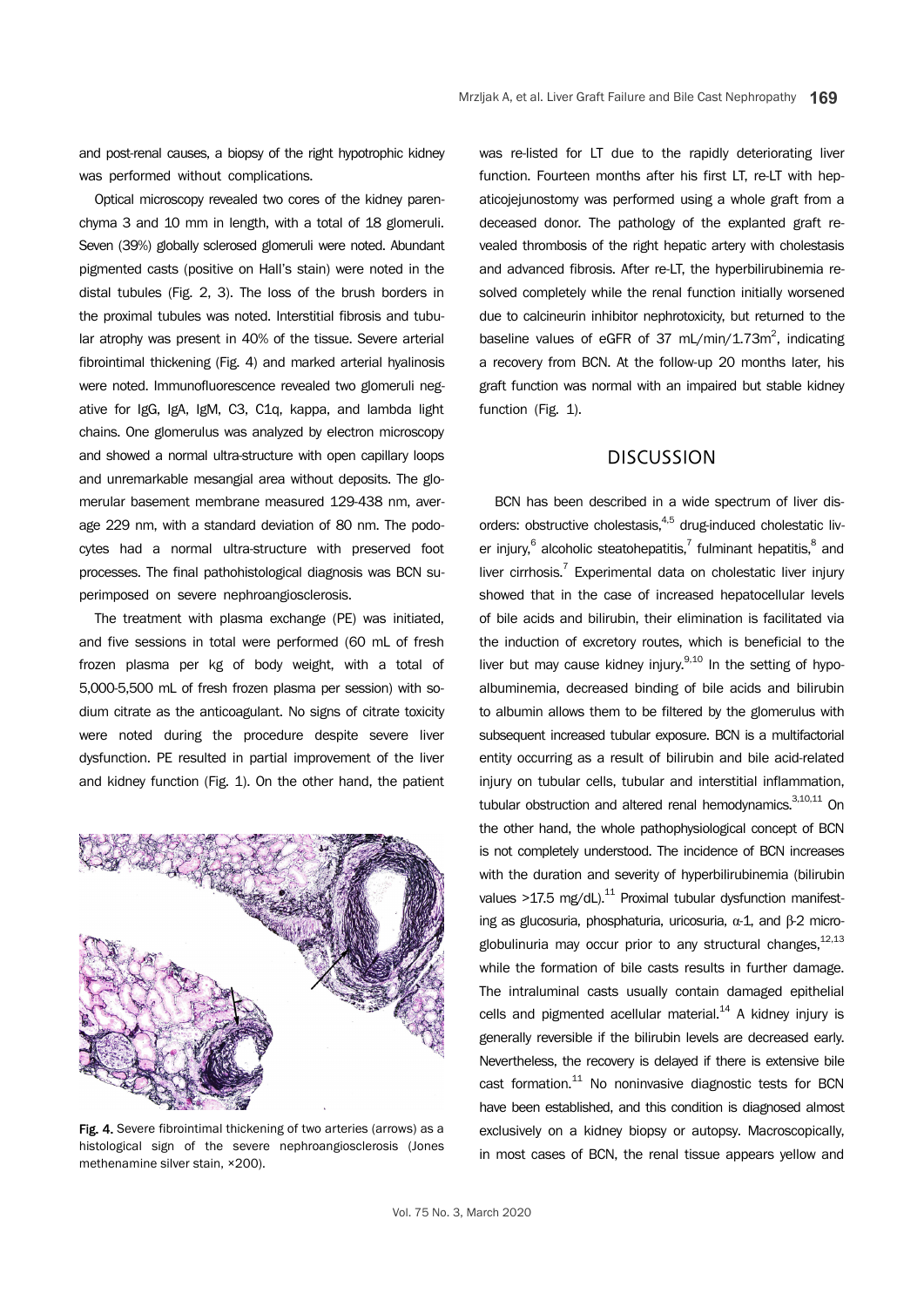green, particularly in the renal medulla. $^{3,11}$  The pathohistological findings include unremarkable glomeruli and evidence of acute tubular injury with the presence of pigmented intraluminal casts positive on Hall's stain (bile casts). $^{3,11}$ 

In this case, the patient with CKD after LT developed AKI-BCN- as a result of the irreversible allograft failure. Right kidney hypotrophy predisposed the patient to a worsening of post-transplant kidney disease in the context of different overlapping etiologies; calcineurin inhibitor nephrotoxicity, arterial hypertension, and diabetes mellitus. Worsening idiopathic allograft failure occurring a year after LT resulted in cholestatic liver injury, contributing to further kidney damage in the form of BCN. AKI and CKD are being recognized increasingly as interconnected syndromes rather than separate entities, with one being a risk factor for the other.<sup>15</sup> Finally, in the kidney-liver interrelationship, the kidney injury contributed to prolonged jaundice because bilirubin is filtered and excreted by the kidneys.

The treatment of BCN is based on interventions that lead to the resolution of hyperbilirubinemia. Depending on the specific cause of the liver disorder, interventions range from oral medications.<sup>16</sup> endoscopic procedures.<sup>4,5</sup> extracorporeal filtration techniques,  $6,16,17$  to surgical modalities.  $17,18,19$  The present patient was treated supportively with intravenous hydration, cholestyramine, and ursodeoxycholic acid, which conjointly had no benefit in the context of allograft failure. Therefore, PE was initiated. Plasma exchange is an extracorporeal therapeutic procedure, in which a large volume of plasma is filtered and replaced with replacement fluid, allowing the removal of non-cellular protein-bound blood constituents, including bilirubin and inflammatory markers that are formed in a liver injury.<sup>20</sup> PE in the present case was performed with fresh frozen plasma with the advantage of an unaltered quantity of serum proteins as well as the convenient substitution of coagulation factors. Plasma exchange led to the transient improvement in jaundice and renal function, which again worsened after discontinuing PE (Fig. 1). Subsequently, other treatment options were pursued. Because idiopathic allograft failure was unresponsive to standard treatments, the team decided to re-list the patient for LT only. Despite the right (hypothrophic) kidney histology with glomerulosclerosis, nephroangiosclerosis, interstitial fibrosis, and tubular atrophy (40%), recovery of renal function was expected. In addition, in the setting of a failing liver graft, the waiting

time for simultaneous liver-kidney transplantation was considered because it is significantly longer than the waiting time for LT alone. Indeed, the renal function after re-LT initially worsened but soon returned to the baseline values in the period before the allograft failure (Fig. 1). To the best of the authors' knowledge, this is the first documented BCN case after LT treated with re-LT.

In the context of treatment with liver (and kidney) transplantation, Sens et al. $^{17}$  described a case of BCN due to chronic liver disease as a result of a mutation in the transcription factor 2 gene, leading to biliary duct dystrophy with a chronic cholangiopathy. The patient was treated initially with extracorporeal albumin dialysis but finally required simultaneous liver-kidney transplantation. The serial kidney histology, in this case, showed a worsening of acute tubular necrosis, with considerable bilirubin deposits and interstitial fibrosis  $(25-30%)$ .<sup>17</sup> In another case, drug-induced liver injury in a non-transplant patient led to the development of BCN. The patient was treated with hemodialysis, plasmapheresis, and finally, with simultaneous liver-kidney transplantation. On the other hand, the stage of tubular atrophy and interstitial fibrosis is unknown. Therefore, it is difficult to comment on the necessity of kidney transplantation in this case.<sup>18</sup>

In conclusion, BCN should not be overlooked in the context of a failing liver (or liver graft) in patients with acute renal failure and high bilirubin levels. The diagnosis is confirmed by biopsy, and the treatment should be focused on the prompt resolution of cholestasis, allowing full recovery of the kidney.

#### ACKNOWLEDGEMENT

We thank the patient for allowing us to publish this case report.

### **REFERENCES**

- 1. Ojo AO, Held PJ, Port FK, et al. Chronic renal failure after transplantation of a nonrenal organ. N Engl J Med 2003;349:931-940.
- 2. Hussaini T, Yoshida EM, Partovi N, et al. Early persistent progressive acute kidney injury and graft failure post liver transplantation. Transplant Direct 2019;5:e429.
- 3. Krones E, Pollheimer MJ, Rosenkranz AR, Fickert P. Cholemic nephropathy - historical notes and novel perspectives. Biochim Biophys Acta Mol Basis Dis 2018;1864(4 Pt B):1356-1366.
- 4. Aniort J, Poyet A, Kemeny JL, Philipponnet C, Heng AE. Bile cast nephropathy caused by obstructive cholestasis. Am J Kidney Dis